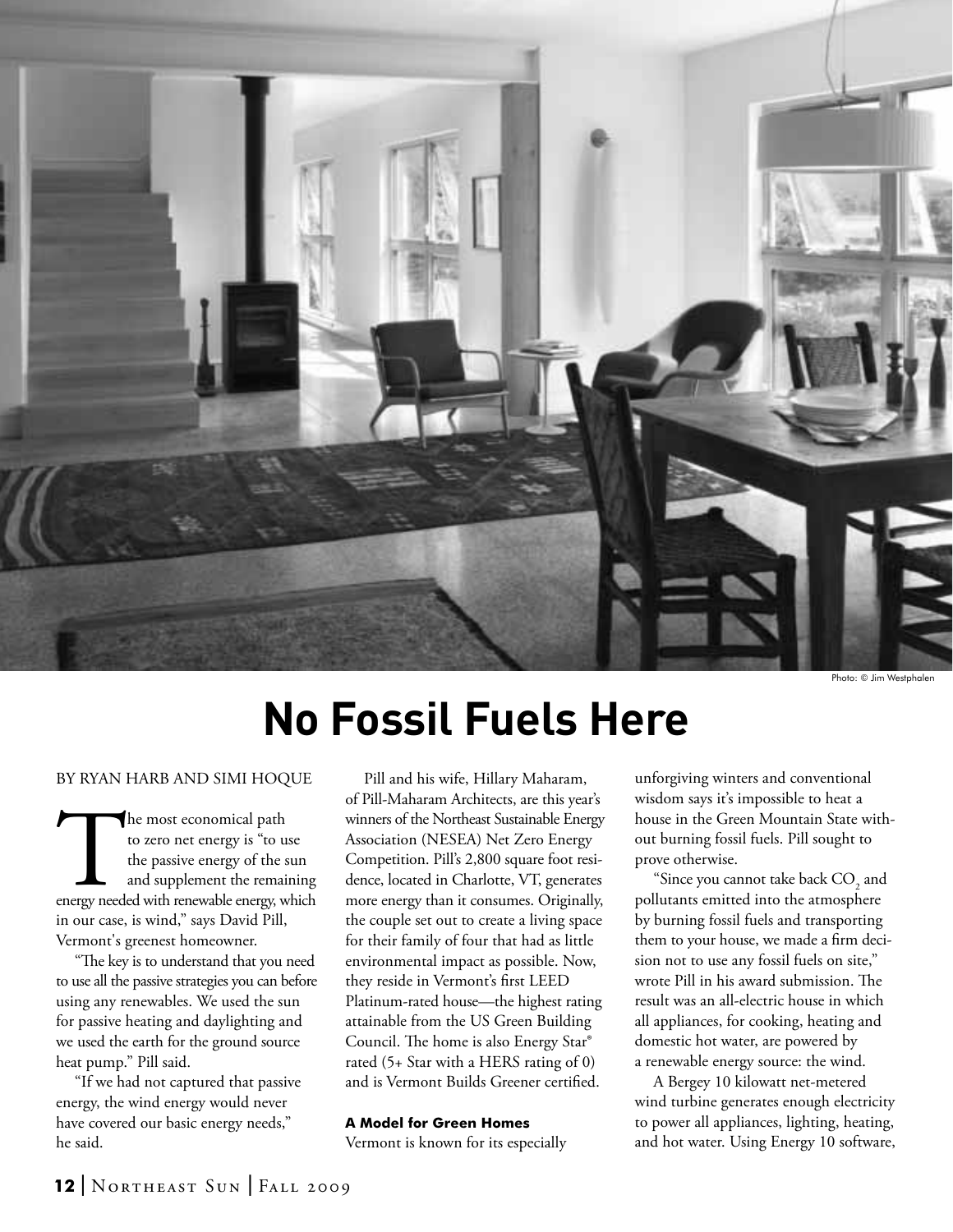## Building Electrical Use by Load Type



energy consultant Andy Shapiro estimated that 6500 kWh were needed per year to achieve net zero energy status. Photovoltaics would have cost \$45,000 after rebates to produce that much energy. For wind, it was just \$28,500 after rebates, a savings of approximately \$16,500.

 To further reduce his impact, Pill chose a [3 ton] Econair ground source heat pump rather than a conventional hydronic or forced hot air system. The ground source heat pump extracts water from a nearby well and heats it in one of two storage tanks. From there, the water circulates throughout the house as part of the radiant floor heating system. "The radiant floor makes a huge difference," says Pill. "We keep the thermostat between 61 and 66 in the winter."

 A passive solar design helps maximize energy efficiency through a variety of techniques. The house faces true south to obtain optimal sunlight on a daily basis. The first floor has a 4" concrete slab for thermal mass. Second floor window overhangs and a light-colored exterior prevent overheating during the summer. There is no need for artificial lighting or heating on most sunny days.

## **A Super-insulated Envelope**

The underlying strategy was to build a conventional house with the contractor's normal framing crew. Pill chose 2 x 6 framing with studs at 24 inches on center to minimize the amount of wood. Greater stud spacing means more room for

insulation. Closed cell urethane foam insulation was sprayed into the stud cavities for superior thermal resistance. Mitigating thermal bridging was done by installing polyisocyanurate (rigid foam board) on the exterior.

 The entire wall assembly has an R-value of 40, which is well above what local building codes call for. Although more expensive, Pill said "The cost was minimal compared to the benefit." Pill explained how meticulous he was





Photo: © Jim Westphalen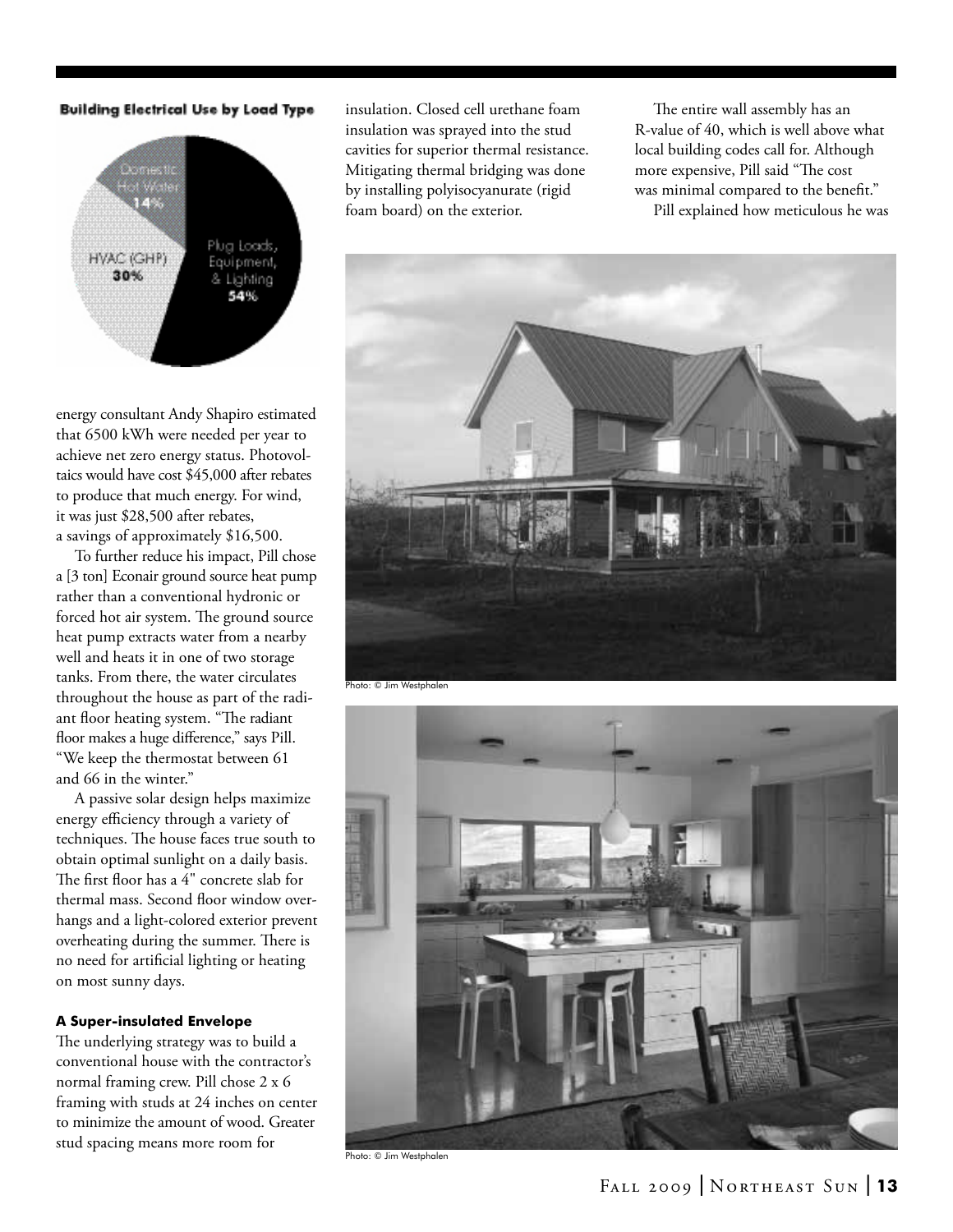when it came to air sealing the home's interior. All two stud corners are filled with foam and these are topped with a layer of taped sheathing. On top of all this is a layer of Tyvek house wrap, which creates a highly efficient air barrier. The places where joints and studs met were all sealed and there was caulking used on every joint to guarantee building tightness. The roof is insulated very similarly and has an R-value of 56.

 The basement was also insulated very specifically. There are 4 inches of EPS insulation under the basement slab and 2 inches glued to the foundation walls. The framing is 2x4 (24" O.C.) with blown-in cellulose insulation. The base ment ceiling is lined with denim (the same material that blue jeans are made from!) to separate the home's conditioned space from the unconditioned.

 Thermally efficient fiberglass windows with orientation-specific glazing are used for additional energy efficiency. South facing windows have a solar heat gain coefficient of 0.61, a visible transmittance of 0.63 and a U-value of 0.17. The re maining windows have a SHGC of 0.37, a VT of 0.57 and a U-value of 0.15. Each window is triple pane, low-e, and has an argon gas filling.

## **Annual Energy Consumption**

From January 10, 2008 through January 9, 2009, the Pill-Maharam residence consumed just 6094 kWh—five to seven times less than the total equivalent energy consumed in a typical Vermont home.

## **\$10,000 Annual NESEA Zero Net Energy Building Award**

Dec. 15, 2009 Submission Deadline

## **betails at nesea.org**



Photo: © Jim Westphalen



Photo: © Jim Westphalen